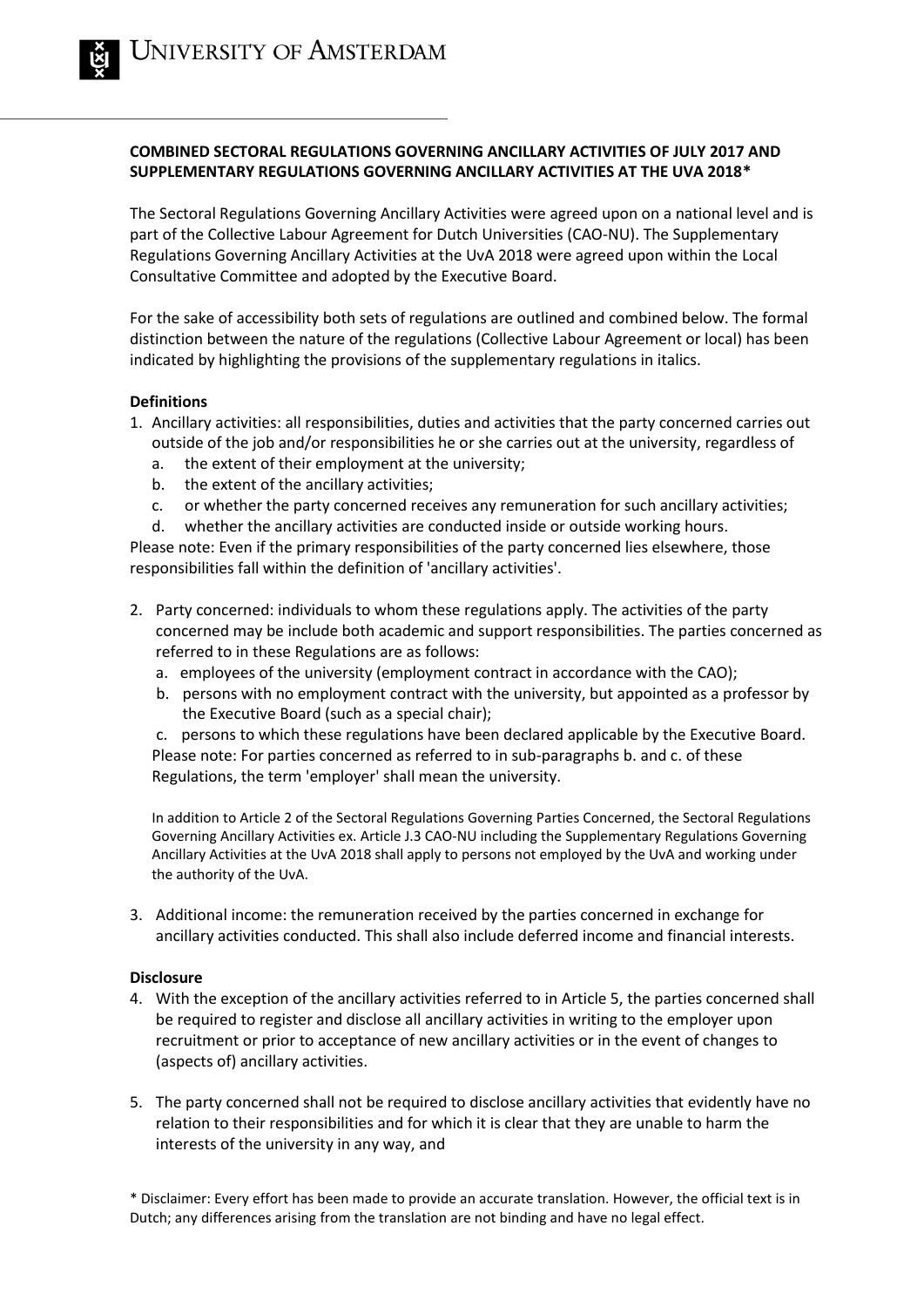- a. that do not threaten the effective performance of the individual's duties at the university in any way; and
- b. which are performed outside working hours; and
- c. for which no payment or remuneration of any kind is received.
- 6. Parties concerned who are not conducting any ancillary activities within the meaning of these regulations upon recruitment or who conduct ancillary activities that do not require disclosure shall declare this upon recruitment.
- 7. Parties concerned with an employment contract or a residency position at the university of 6 months or less and who conduct ancillary activities which:
	- a. are unable to harm the academic, organisational and/or business interests of the university; and
	- b. do not impede the effective execution of the individual's duties at the university; and
	- c. do not conflict with the prestige of the institution; and
	- d. do not result in a conflict of interest with the activities executed at the university, shall not be required to disclose these ancillary activities, unless otherwise provided by the employer.

*The employee shall be required to disclose their ancillary activities (or changes to the registered activities) via the digital Self-service Tool according to the procedure established by the UvA. These registrations shall simultaneously constitute requests for approval.* 

## **Permission**

- 8. Ancillary activities that require disclosure may only be carried out with the permission of the employer.
- 9. Unless provided otherwise, permission shall be granted by the employer.
- 10. Permission is granted for the execution of ancillary activities unless they may harm the organisational interests of the university. The term organisational interests shall in any case include the criteria referred to in Article 11.
- 11. Permission shall not be granted for the performance of ancillary activities if they:
	- a. may harm the academic, organisational and/or business interests of the university; or
	- b. may impede the effective execution of the individual's duties at the university; or
	- c. conflict with the prestige of the institution; or
	- d. may result in a conflict of interest (or the appearance thereof) with the activities executed at the university.
- 12. Permission may be granted subject to certain requirements. The requirements that may be attached to this permission include:
	- a. the setting off of the additional income or part of that income;
	- b. reduction of the extent of the employment of the party concerned;
	- c. the setting off of holiday hours
	- d. the period for which the permission applies;
	- e. a compensation fee to be paid to the university, if the ancillary activities for which permission was provided in any way made use of the facilities or capacity of the university.
- 13. Permission that has been granted may, in the event of changes of circumstance or considerations, or infringement of the requirements established, be revoked.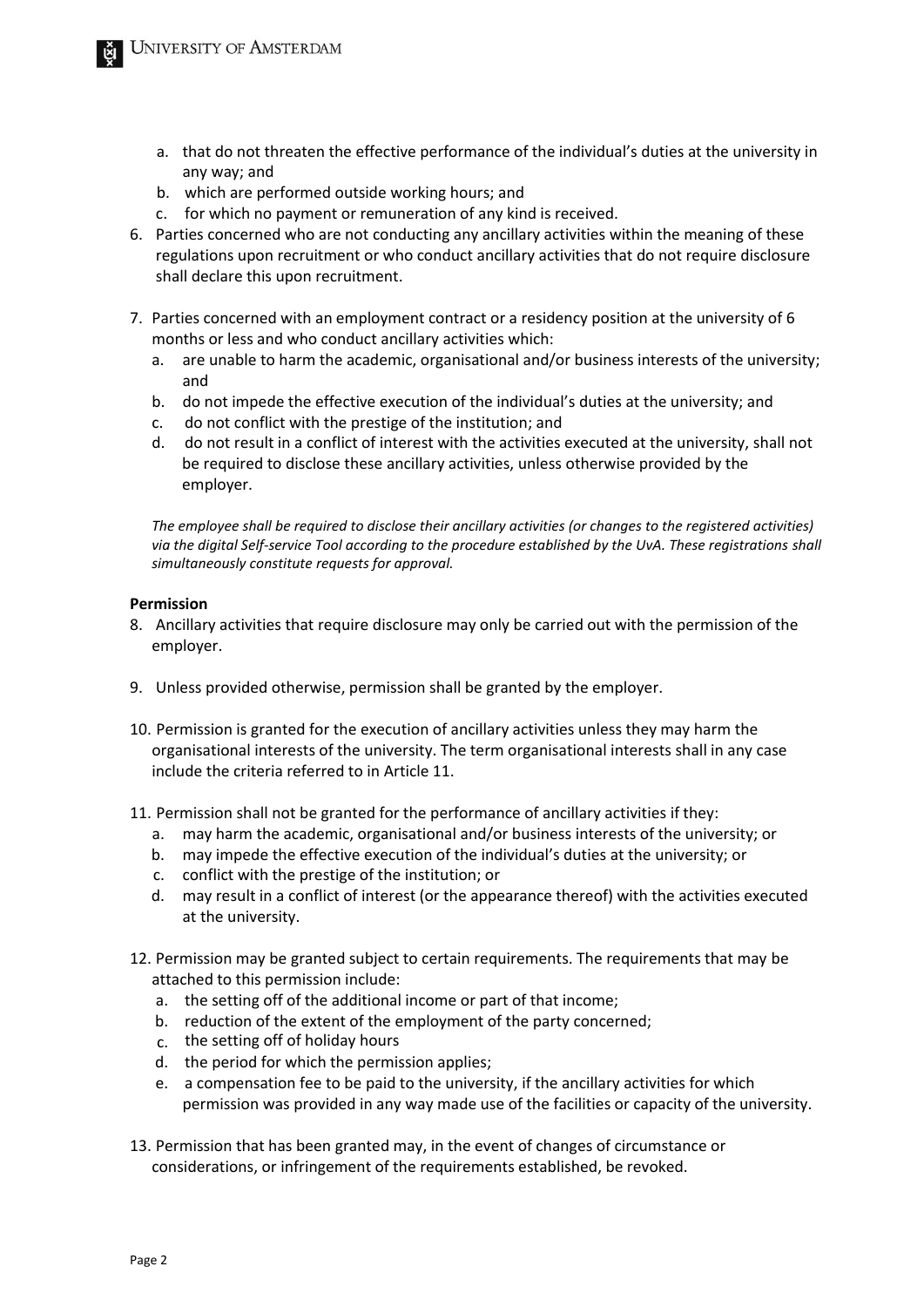- *1. Membership of a public body, within the meaning of Section 125C of the Civil Service Act and 7:643 of the Dutch Civil Code, shall not require permission under the Sectoral Regulations Governing Ancillary Activities.*
- *2. The authority to grant permission shall lie with:*
	- *the Supervisory Board, where it concerns a request from a member of the Executive Board;*
	- *the Executive Board, where it concerns a request from a dean or the Secretary General of the University of Amsterdam;*
	- *the person appointed by the Executive Board to exercise the power of disposition as laid down in the regulations and policies for the implementation of the CLA of Dutch Universities, where it concerns a request from one of the employees not mentioned in the foregoing;*
	- *the Curatorial Panel of the Special Chair, where it concerns a request from a professor by special appointment.*
- *3. Under Art. 12 of the Sectoral Regulations the competent authorities may grant permission for a definite or indefinite period, and may impose conditions and restrictions on that permission. A general condition for any permission granted is that when carrying out the ancillary activities the party concerned – where applicable – adheres to the applicable codes of conduct, such as the Netherlands Code of Conduct for Scientific Practice and the European Code of Conduct for Research Integrity (Allea).<sup>1</sup> The conditions and requirements may also relate to the income from the ancillary activities and use of university facilities. Income that does not relate to the job/position and/or responsibilities at the university shall benefit the relevant party. Income from activities carried out for third parties that can be counted as part of the job and/or responsibilities shall benefit the university. This shall also apply for part-time employment at the UvA.*

*Use of university facilities shall only be permitted following written permission from the competent authority with full transfer of costs being a key principle of such use.*

- *4. The conditions under which permission has been granted shall be recorded in writing and signed by the employee and the competent authority.*
- *5. The competent authorities shall take a decision regarding permission within six weeks and shall announce the outcome in writing to the party concerned.*

## **Disclosure and registration procedure**

14. The following must be specified at any registration:

- a. the nature of the ancillary activities to be performed;
- b. the name and address of the body for which the ancillary activities will be performed;
- c. the time required to perform those activities;
- d. whether the activities will result in additional income, within the meaning of Article 3;
- e. that permission has been granted for publication.
- 15. The employer shall keep a record of any disclosed ancillary activities for which permission has been granted by the employer. The employer and any appointed persons shall at all times be able to review that record and the record shall also be available for review by the party concerned regarding their own disclosures. The record shall, following the permission of the party concerned, specify the nature of the ancillary activities and the body or organisation for which the ancillary activities are being carried out. The employer may grant exemption in the event of compelling interests and considerations that inhibit the publication of the ancillary activities, such as a serious threat to the personal privacy of the party concerned.
- 16. Every professor shall also disclose the ancillary activities for which permission was granted on their public web page, in any case specifying the nature of the activities and the body or organisation for which these activities are being carried out. The employer may decide that the

<sup>1</sup> *[1 http://www.vsnu.nl/files/documenten/Domeinen/Onderzoek/Code\\_wetenschapsbeoefening\\_2004\\_\(2014\).pdf,](http://www.vsnu.nl/files/documenten/Domeinen/Onderzoek/Code_wetenschapsbeoefening_2004_(2014).pdf,) and <http://www.allea.org/wp-content/uploads/2017/03/ALLEA-European-Code-of-Conduct-for-Research-Integrity-2017-1.pdf> respectively.*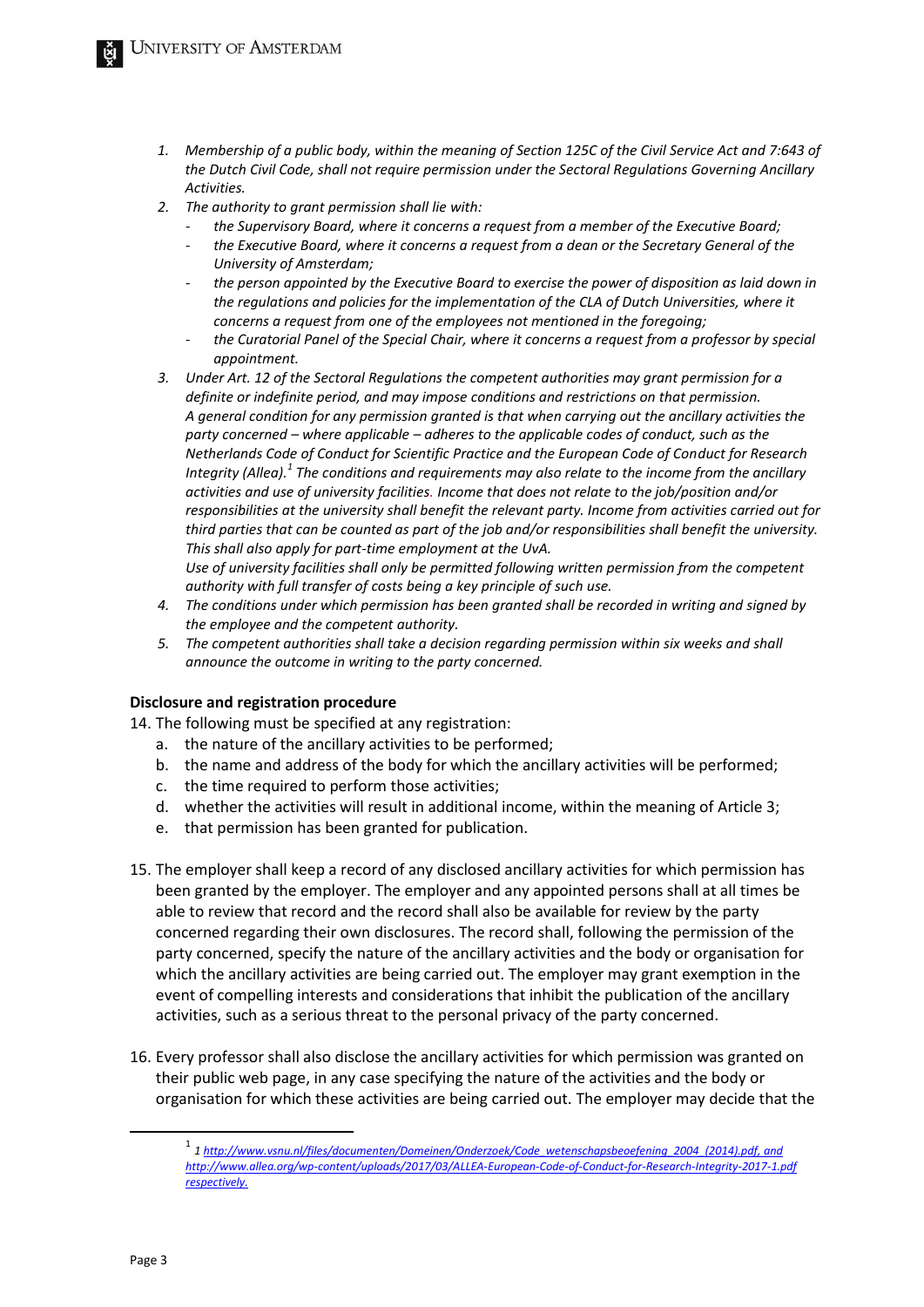entire academic staff and/or senior support and management staff should disclose the ancillary activities on their public web page.

*In that disclosure, the information provided by the employee should in any case specify:* 

- *a. the nature of the ancillary activities;*
- *b. a detailed description of the ancillary activities;*
- c. *the name and address of the body for which the ancillary activities will be performed;*
- *d. where relevant, the registration number with the Chamber of Commerce;*
- *e. the estimated duration of the ancillary activities;*
- *f. the estimated extent of the ancillary activities;*
- *g. any income/gains from the additional income.*

#### *Regarding publication*

- *1. Ancillary activities shall be registered individually in the personnel system (SAP). The names of the body or organisations for which the ancillary activities are performed and the nature of these activities shall be made accessible from this system through the UvA website.*
- *2. The employee shall with their disclosure grant permission for registration and publication within the meaning in Article 15 of the Sectoral Regulations.*
- *3. At the written request of the party concerned, the Executive Board may agree not to publicise the ancillary activities (or some part thereof). The Board shall respond to any such requests within four weeks.*

### **Decision**

17. The employee shall receive a decision in writing after 6 weeks of submitting their disclosure.

### **Penalties**

18. The party concerned may have a disciplinary measure or other type of penalty imposed on them if they have carried out ancillary activities without the required permission, if the party concerned has not complied with the conditions attached to permission that has been granted or if the party concerned has not complied with any other provisions.

## **Accountability**

- 19. During the annual consultation or any other (assessment) interview the agreements regarding ancillary activities will be re-adopted and reviewed as to whether they are current and sufficient or require revision.
- 20. A report on the implementation of the Regulations Governing Ancillary Activities shall form part of the planning and control cycle of the Executive Board.

#### *Activities (including ancillary activities) in preparation for a new business*

*Prior to the launch of a spin-off based on the results of scientific research, a preparatory phase must be bridged. The activities conducted during this phase are facilitated to a certain extent, such as:* 

- involvement in the research phase in order to identify research results that would lend *themselves to a new business (research phase);*
- involvement in the assessment of the feasibility of a new company (evaluation phase);
- involvement in the planning and the acquisition of sources (pre-start phase).
- *1. The nature, extent and duration of these activities shall be laid down in written agreements with the immediate supervisor, who will inform the competent authority of these agreements. The assessment criteria of the Sectoral Regulations must be taken into account in this regard.*
- *2. The guideline for considering such activities to be part of the regular duties is that the extent of the involvement must be limited to eight hours per week and of a duration of up to two years.*
- *3. All activities of the employee from the actual start of the new company onwards will be ancillary activities within the meaning of these Regulations.*